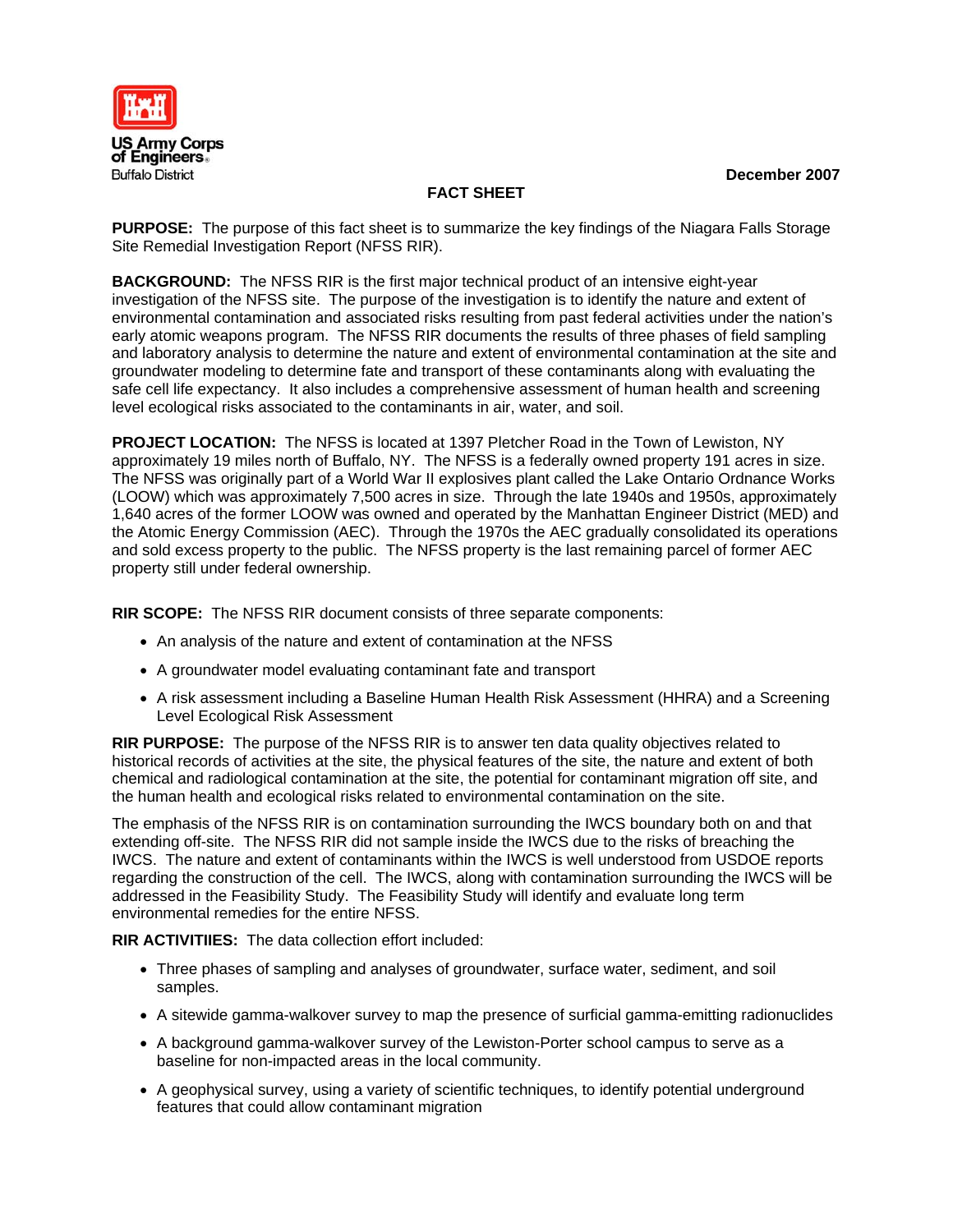• Ongoing environmental surveillance activities to measure the release of radon gas and gamma radiation from the IWCS

**RIR KEY FINDINGS:** The RIR documents USACE conclusions on the nature and extent of contaminants, and risks from environmental contamination resulting from MED and AEC activities, and the safe life expectancy of the IWCS. These include:

## **NATURE AND EXTENT OF CONTAMINATION**

- **NFSS Soils (Radiological Contamination):** Radionuclides significantly exceeded background for site soils in both surface and subsurface soils, the degree of exceedance is dependent upon previous site history for the several defined exposure units. For surface soils, radium-226, thorium 230, uranium-238 and cesium-137 were radionuclides with the greatest frequency of exceeding background upper tolerance limits (UTLs) in surface soils. Thorium-230, uranium-238, radium-226, and uranium-234 were radionuclides with the greatest frequency of detection among background upper tolerance limits (UTLs) in subsurface soils. Radium-226 was the risk driver for the baseline risk assessment for contaminants found on site.
- **NFSS Soils (Chemical Contamination):** Chemical contamination was also found in both surface and subsurface soils, although at exceedances with smaller orders of magnitude than those found for the radionuclides. Volatile organic compounds (VOCs) including chlorinated solvents, benzene, toluene, methylene chloride, carbon disulfide and 2-butanone were found commonly in areas associated with activities near LOOW buildings. Pesticides, polychlorinated biphenyls (PCBs), Poly cyclic aromatic hydrocarbons (PAHs) and metals were also found in localized areas of the site.
- **NFSS Groundwater (Radiological and Chemical Contamination):** Groundwater plumes were found in the upper water bearing zone (UWBZ) for total uranium, thorium-230, manganese, boron, tetrachloroethene (PCE), trichloroethene (TCE), cis-1,2-DCE, trans-1,2-dichloroethene, vinyl chloride, and bis (2-ethylhexyl) phthalate. While some contamination was found in the lower water bearing zone (LWBZ), nature and extent of the contaminants did not warrant identification of a plume.
- **NFSS Sediment and Surface Water (Radiological Contamination):** Sediment and surface water are present at some limited areas on site, and in most cases surface water is only present for a limited portion of the year. Radionuclides and metals were found to exceed background UTLs, primarily in ditches.
- **NFSS Pipelines, Floor Drains and Subsurface Utilities (Radiological and Chemical Contamination):** Subsurface pipelines and underground utilities are present on most of the NFSS property, which were originally constructed in the 1940's by the US War Department for the TNT manufacturing plant. Contaminants are localized and are a function of previous operations but generally include: radionuclides, metals (lead, boron, cadmium and mercury), PAHs, VOCs, pesticides and PCBs.
- **Off Site Contamination:** Three areas of off-site contamination were identified and evaluated during the remedial investigation of the NFSS

**- National Grid Property (Electrical Transmission Powerline Right of Way).** This property, located to the west of the NFSS, is prone to trespassers, hunters, all-terrain vehicle riders, and others. During the 2001 site-wide gamma walkover survey of the NFSS property, gamma radiation in surface soil above background was detected on the western border of the NFSS property adjacent to the National Grid property. The USACE continued the gamma walkover survey from the NFSS fenceline westerly into the west ditch on National Grid property. A strip of ground, including the ditch, approximately 60 feet x 820 feet was surveyed. Several small spots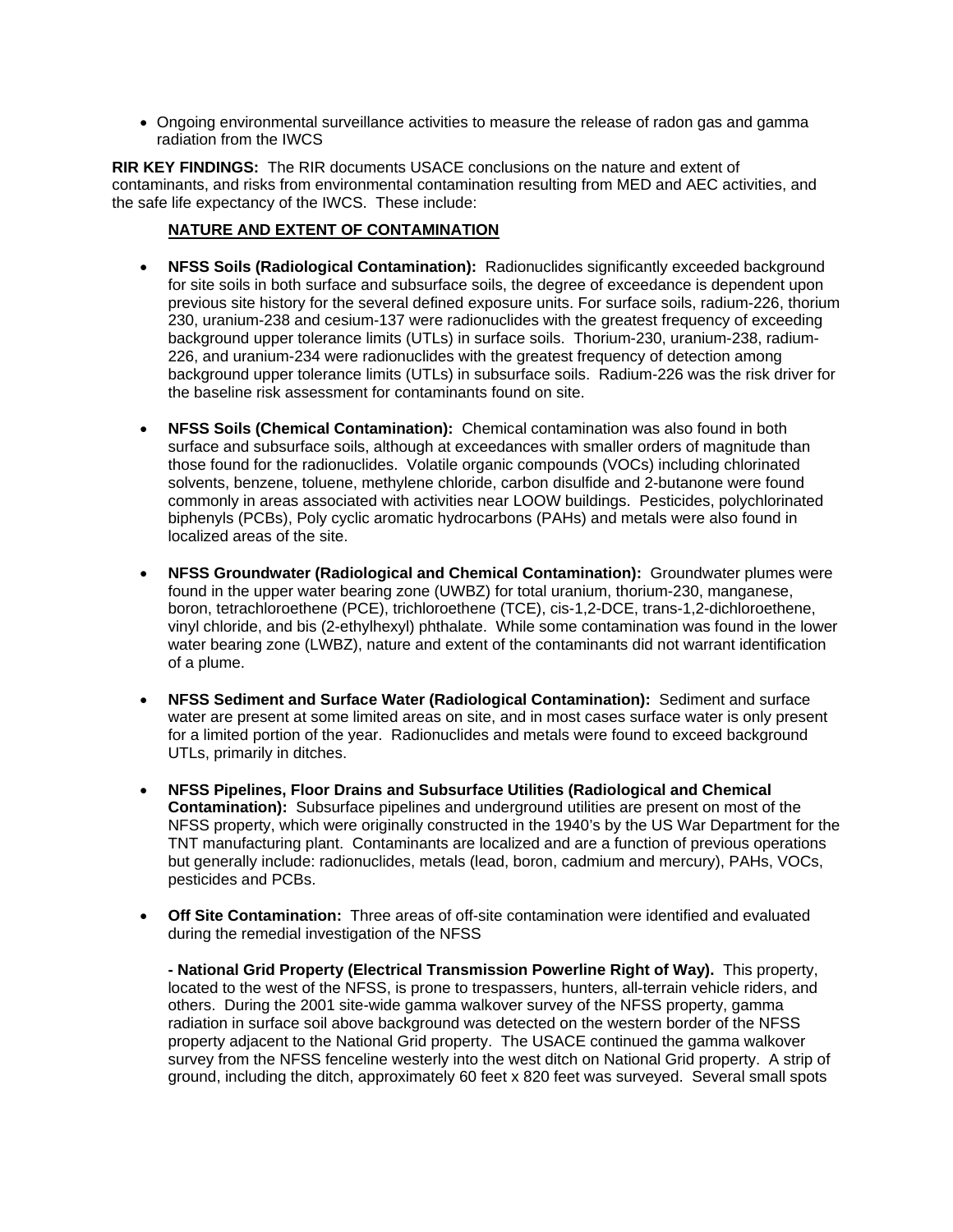(several inches in diameter) in this area displayed elevated radioactivity two to three times the natural background level of approximately 9,000 to 13,000 counts per minute.

This strip of ditch has previously been remediated by the USDOE. The USACE gamma walkover survey and supplemental soil sampling was performed over this same area.

The results indicate there is no imminent threat to human health in these small isolated areas. The baseline human health risk assessment concluded that concentrations of radionuclides, primarily Ra-226 and Th-230 in the surface soil in some areas of the site could pose an unacceptable radiological dose (defined by Nuclear Regulatory Commission as 25 mrem/year) only to the future, hypothetical and most-conservative receptors evaluated, e.g., the subsistence farmer and the resident. No other receptors evaluated (workers or trespassers) would receive any unacceptable radiological doses in this area of the site.

Limited chemical data collected for waste disposal purposes from the property were also evaluated. The results of the chemical BRA indicate that no chemicals found on the National Grid property would pose an unacceptable risk.

**- Modern Disposal Property (Municipal Landfill).** This property is located to the east and south of the NFSS. During background sampling activities, elevated uranium was detected in groundwater near railroad tracks used by the Former LOOW and MED / AEC operations. While elevated, the levels of radioactivity were low and did not exceed USEPA Maximum Contaminant Levels (MCLs) for total uranium in drinking water or USDOE criteria.

**- CWM Chemical Services, LLC Property (Hazardous Waste Treatment, Storage and Disposal Facility):** This property is located to the north of the NFSS. Chemical contamination in the upper groundwater water-bearing zone is present straddling the boundary of the Waste Management property and the NFSS. Analysis of potential source and localized direction of flow was inconclusive.

The Waste Management property has been used for a variety of chemical waste storage, treatment, and disposal operations by both federal (defense) and private owners and operators. The USACE will need to evaluate this situation and make a decision on the appropriate agency response with regard to potentially responsible party liability.

#### **GROUNDWATER MODELING (FATE & TRANSPORT OF CONTAMINANTS)**

• **Groundwater Model:** A site-specific, three-dimensional, numerical groundwater flow and transport model was compiled to simulate the fate of contaminants through three hydrostratigraphic units under current site conditions; these units included the UWBZ, the upper aquitard, and LWBZ. This model is an extensive regional model going well beyond the NFSS perimeter. It incorporated data not only from over 300 USACE groundwater wells, but also data obtained from wells on the adjacent CWM Chemical Services, LLC and Modern Disposal properties.

Since the UWBZ has limited productivity, contaminant migration to the more permeable LWBZ was of primary concern. The model was used to predict the transport of current contaminant distributions through a 1,000 and 10,000-year time period, which indicated where concentration exceedences would occur in the long term. U-238, U-234, U-235, cis-1,2-dichloroethene, and vinyl chloride will exceed screening levels in the LWBZ after 1000 years. Additionally, U-238 and U-235 are predicted to exceed their screening levels at the property boundary after 1000 years.

• **Safe Life Expectancy of the IWCS:** The10-acre interim waste containment structure (IWCS) on the NFSS property contains over 250,000 cubic yards of radioactive residues and contaminated soil and debris from a 1980's US Department of Energy waste consolidation effort. Of greatest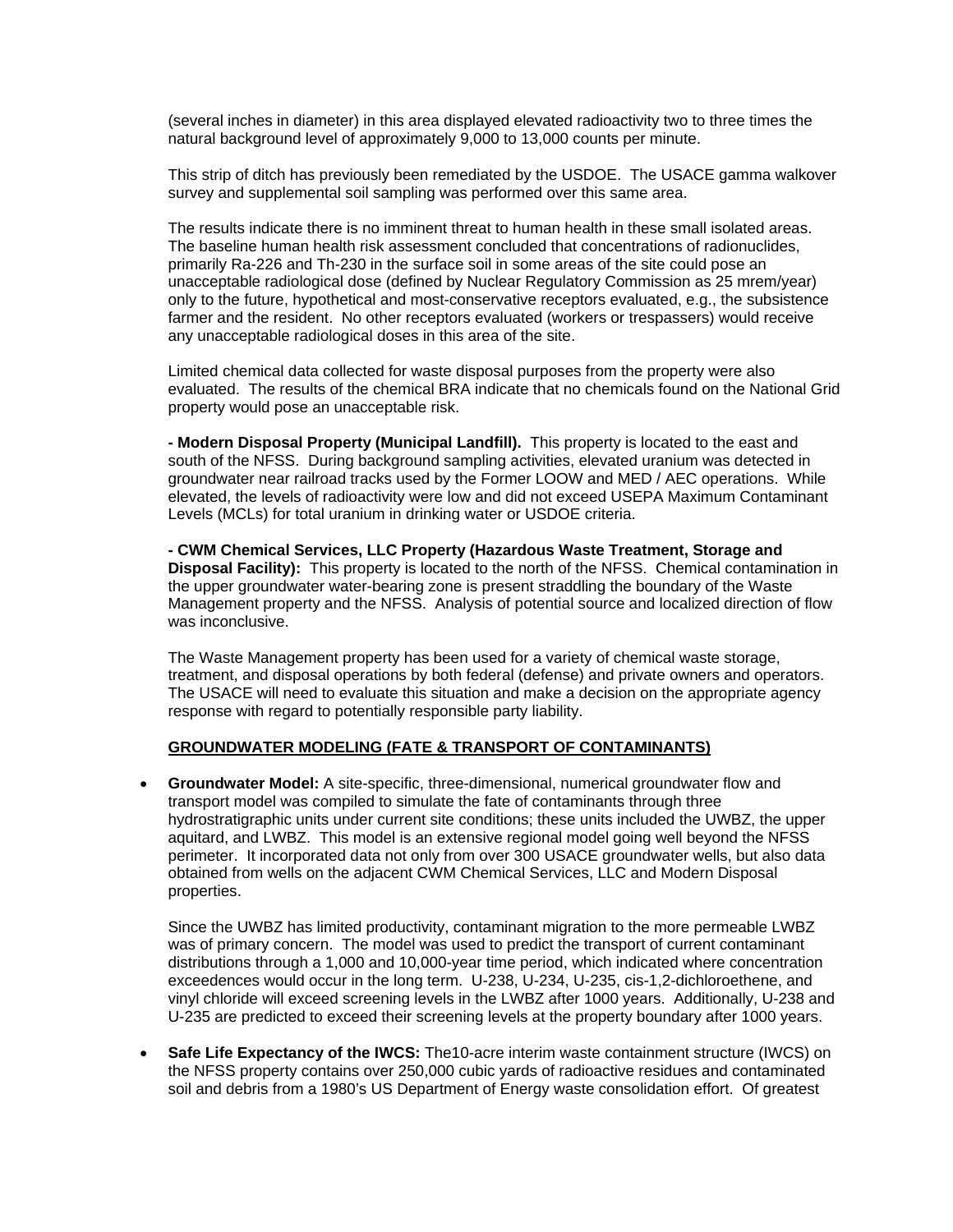concern are the high activity, low-level K-65 residues that contain an average of 520,000 pCi/g of radon-generating Radium-226.

The IWCS was designed to retard radon emissions, infiltration from precipitation, and migration of contamination to groundwater. Additionally, maintenance is routinely performed on the IWCS cap and an environmental surveillance program has been conducted since 1981 to monitor radon gas emissions, external gamma radiation, and radiological constituents in sediment, surface water, and groundwater on-site. A 2001 geophysical survey of the IWCS confirmed no voids or areas of increased water saturation, within the IWCS, which indicates no significant deterioration of the landfill. Additionally, the geophysical survey did not identify any significant fractures, faults, or seismic pressure points near the landfill that would make the IWCS susceptible to earthquakes.

A study by the National Academy of Sciences commissioned by the USDOE in 1995 determined the IWCS has a baseline safe life expectancy of 25-50 years (2011 – 2036) with proper site maintenance.

The USACE conducted more in-depth assessments regarding the potential for radionuclides to leach to the upper and lower groundwater-bearing zones through a site-specific, numerical groundwater flow and transport model. This model was developed to simulate transport over a 10,000 year timeframe.

USACE transport simulations indicate that the IWCS will adequately mitigate off site contaminant migration for 200 years (until 2186), provided it is maintained to prevent erosion of the clay cap and the IWCS cap retains its current level of flow-inhibiting characteristics.

In addition to the baseline life expectancy, several simulations were conducted to model worst case scenarios of IWCS failure such as inadvertent penetration of the IWCS cap, a breach of the IWCS, and an earthquake where no emergency repairs to the IWCS cap were made after the event. It was assumed in the modeling that the damaged IWCS cap would be exposed to the elements allowing greater rainwater infiltration and leaching of contaminants. Based upon these worst case conditions, USACE transport simulations indicate that if any of the worst-case events were to occur in present day, the long-term effectiveness of the IWCS is predicted to be reduced to 50 years or less (until 2057).

#### **BASELINE HUMAN HEALTH RISK ASSESSMENT**

- A baseline human health risk assessment was conducted consistent with CERCLA, USACE Guidance (EM 200-1-4), EPA guidance (Risk Assessment Guidance for Superfund), and used industry-accepted computer modeling software (RESRAD). All environmental media (surficial and deeper soils down to 10 feet, surface water and sediment, groundwater) as well as pipeline and underground utility contents were evaluated. The evaluation included all chemical and radionuclides detected on site (and on adjacent National Grid power right-of-way) above background concentrations.
- A broad range of receptors were evaluated to encompass every possible current and future exposure and land-use scenario:
	- **Current:** Trespassers (adult and adolescent), maintenance worker

**- Future:** Trespassers (adult and adolescent), maintenance worker, construction worker, industrial worker, residential (adult and child) and subsistence farming (adult and child)

• Exposure pathways evaluated included dermal absorption (chemicals only), external gamma (radionuclides only), inhalation (of volatiles and particulates), and ingestion (contaminated soils for all receptors, and contaminated surface water/sediment, groundwater, and food such as homegrown produce and game meat for some receptors).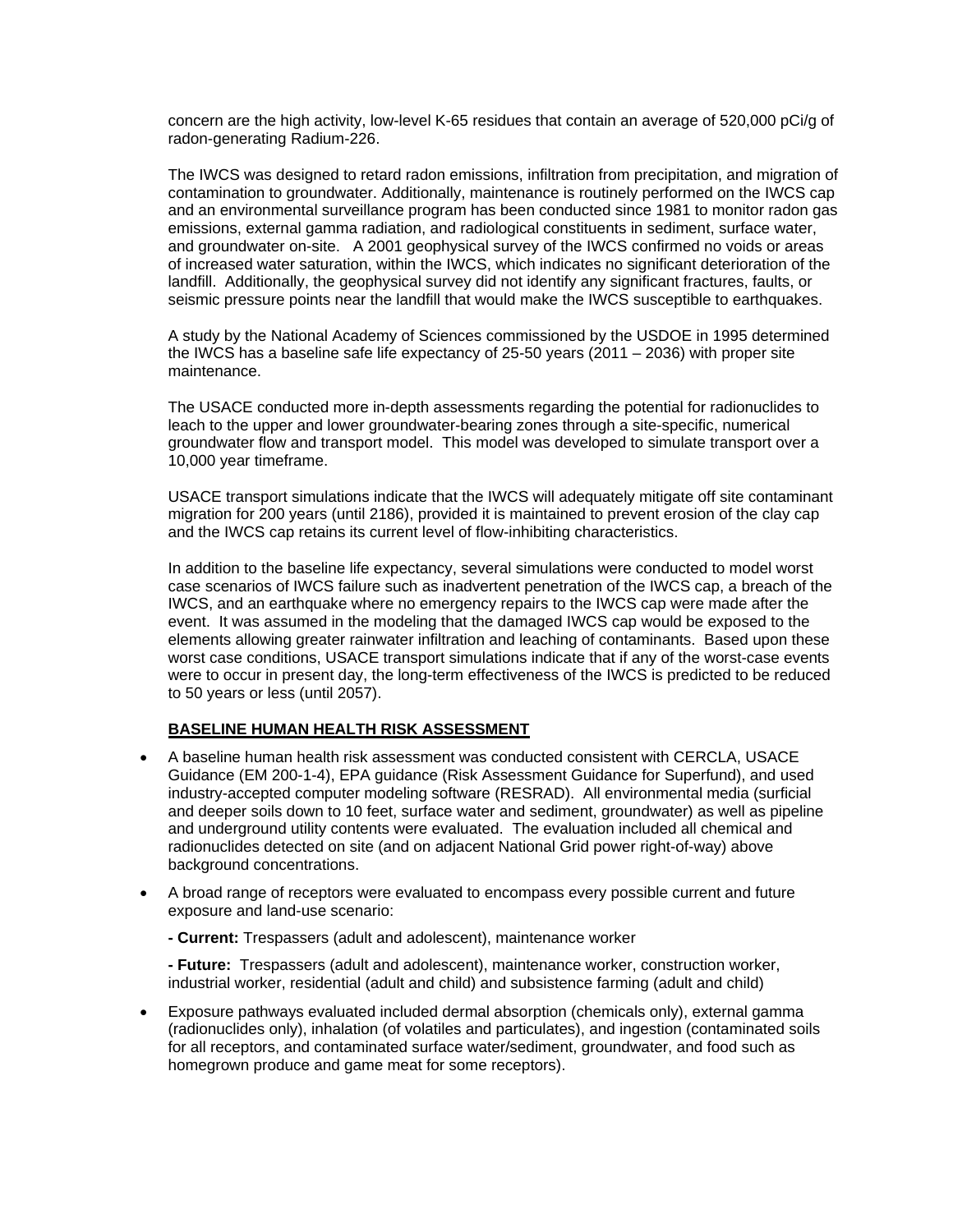- Evaluation period included the present time and extended 1,000 years into the future, to consider transport, decay and ingrowth of radionuclides.
- The IWCS was evaluated in its present state only ("baseline" state of continued maintenance), with the assumption that any significant breach of the cap would lead to an unacceptable risk, requiring evaluation in the feasibility study.
- **Results Current Exposure Scenarios:** Current receptors evaluated included the on-site maintenance worker and trespasser.

**- On-Site Maintenance Worker (Radiological Exposure):** The USACE evaluated the current risks to an on-site maintenance worker. The model indicates that with unrestricted access to all areas of the site a maintenance worker could receive an unacceptable radiological dose (defined by Nuclear Regulatory Commission as 25 mrem/year) due to concentrations of Ra-226 in the surface soil in some areas of the site.

**\* Note:** This finding is based upon an assumption that the maintenance worker, with unrestricted access to the entire site, was spending every day exposed to only the most elevated radiological soil contamination present at specific locations on the site. This scenario resulted in the unacceptable radiological dose. When the risk model was run based upon the maintenance worker being exposed to average radiologic conditions throughout the site (more reflective of the actual conditions), the dose was acceptable and satisfied the NRC 25 mrem/year standard.

**- On-Site Maintenance Worker (Chemical Exposure):** There are localized areas of PAHs and PCBs in surface soils that the model indicates could pose an unacceptable risk (as defined by EPA) to maintenance workers.

**\* Note:** The USACE will reevaluate its occupational safety and health program at the NFSS to ensure the modeled risks and actual work activities are reviewed to ensure our workforce is adequately protected.

**- Tresspasser (Radiological Exposure):** Human health risk modeling indicates that trespassers would not receive an unacceptable radiological dose.

**- Tresspasser (Chemical Exposure):** The modeling indicates there are localized areas of PAHs and PCBs in surface soils that could pose an unacceptable risk (as defined by EPA) to trespassers. These are the same areas described in the maintenance worker scenario.

• **Results - Future Exposure Scenarios:** The future exposure scenarios evaluated risks to a wide variety of future human receptors including trespassers/recreational users, maintenance workers, construction workers, industrial workers, residents, and subsistence farmers.The baseline HHRA concluded that the following list of chemicals and radionuclides posed an unacceptable risk under at least one of the exposure scenarios. These are defined as chemicals or radionuclides of concern, and so will be carried forward to the feasibility study for development of remedial action objectives.

| <b>Media</b> | <b>Chemicals of concern (COC)</b>                                                                                                                                           | <b>Radionuclides of concern (ROC)</b>                                                                                                                                                      |
|--------------|-----------------------------------------------------------------------------------------------------------------------------------------------------------------------------|--------------------------------------------------------------------------------------------------------------------------------------------------------------------------------------------|
| Soil         | PAHs, PCBs, metals (including<br>arsenic, boron, and lead), and<br>pesticides in several localized areas<br>onsite.                                                         | Isotopes (and some decay products) of radium,<br>thorium, uranium, as well as cesium. Ra-226<br>(main constituent of the residues under the IWCS)<br>is a risk driver throughout the site. |
| Groundwater  | Chlorinated solvents (including<br>PCE/TCE and their degradation<br>products), metals (including arsenic,<br>boron, and lead), one SVOC, in<br>localized areas of the site. | Isotopes of radium, thorium, uranium, as well as<br>cesium. Uranium is the most wide spread<br>contaminant in groundwater across the site.                                                 |